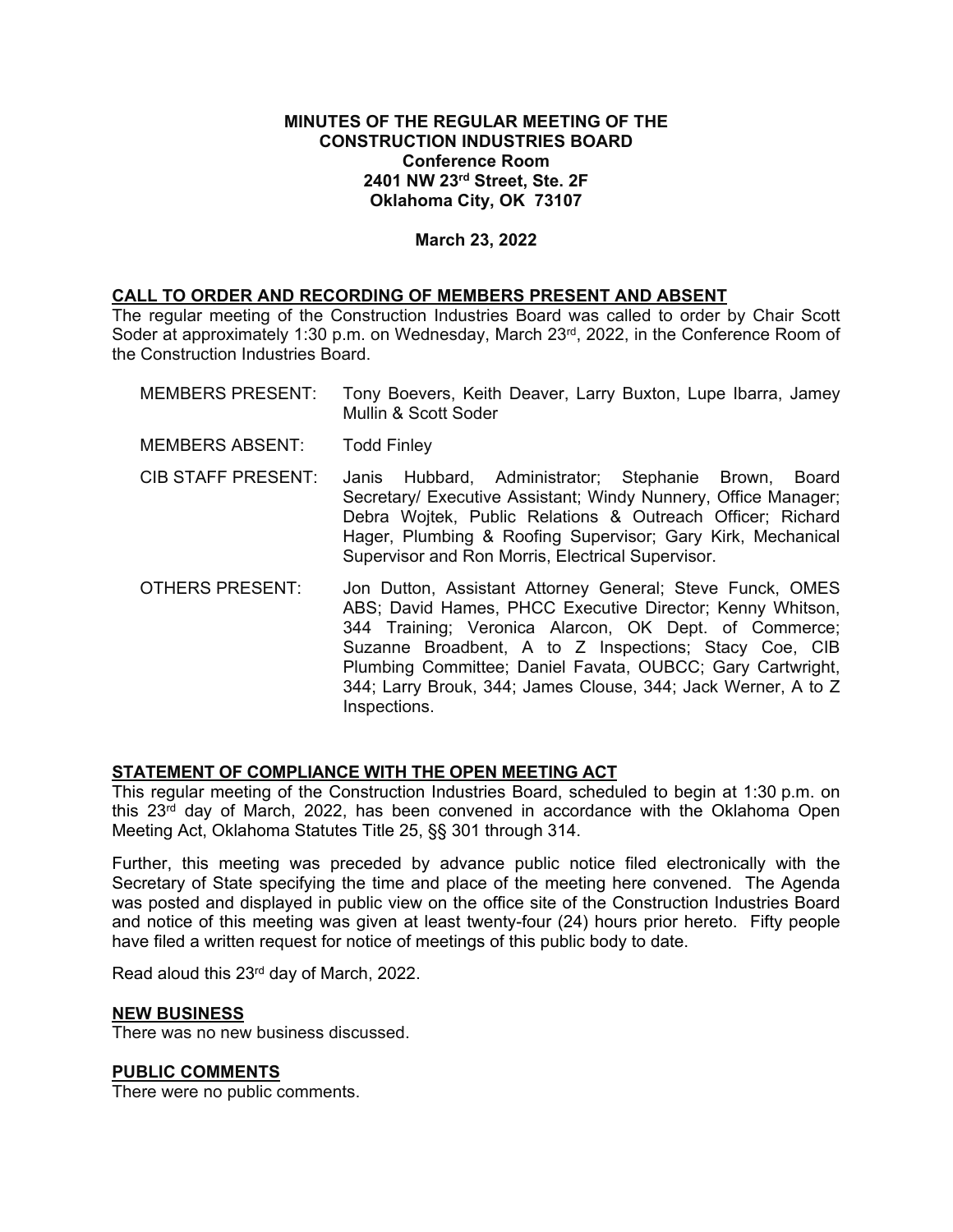### **ADMINISTRATOR'S REPORT**

Ms. Hubbard reported that the Board room end tables had been returned and thanked Chairman Soder for getting the return accomplished.

Ms. Hubbard reported that the agency has been busy answering questions and providing information about the CIB and its trade laws. She stated that CIB was invited by the Commissioner of Labor to a meeting with the State Home Builders Association and others on plumbing workforce questions and that Board member Jamey Mullin was there. She stated that many different ideas were discussed and that she was able to answer all the questions and would keep the Board posted on anything further.

Ms. Hubbard reported that there was a follow-up meeting with reps from OMMA. She stated that they continue to be interested in and working on ways to help with CIB's concerns regarding life safety, enforcement on unlicensed activity, and being able to obtain the information needed for enforcement.

Ms. Hubbard reported that she had a virtual meeting with OMES/Central Purchasing and that they are beginning an audit of the CIB's purchasing processes and internal controls but there will be no charge to the agency for the audit.

Ms. Hubbard reported that there was an initial meeting with State Leasing and the Shepherd Center property management company also attended by Board member Tony Boevers. She stated that there was a review of what has been discussed the last few years on re-purposing the vacated area of the office and that Shepherd Center is working on estimating the costs now.

Ms. Hubbard reported that Tim Hillman is planning to retire after 19 years with the CIB. She stated that at the next CIB meeting the agency will be asking permission to post the position and receive applications.

Ms. Hubbard reported that the front desk position had been reposted and interviews were held in hopes of filling that vacancy soon.

Ms. Hubbard reported that this is the time of year the agency begins bringing the annual contracts that are up for renewal at the end of this FY so that everything can be in place for the new FY beginning on July 1. She stated that these numbers will be put into the Budget Work Program that will be presented to the Board in the near future.

Ms. Hubbard reported that sometimes it takes a while for all of the paperwork to come in before bills can be paid on approved contracts. She stated that for example, the agency has done everything needed on its end but are still waiting on paperwork from another agency to be able to pay invoices to Phillips Murrah. She stated there is about \$13,474 unpaid until the paperwork is completed. She stated that when it is paid Board members might notice a jump in Professional Services costs on the monthly Financial Statements.

#### **FINANCIAL REPORT**

Written financial reports for the month ended February 28, 2022, prepared by OMES/ABS were provided for review and discussion.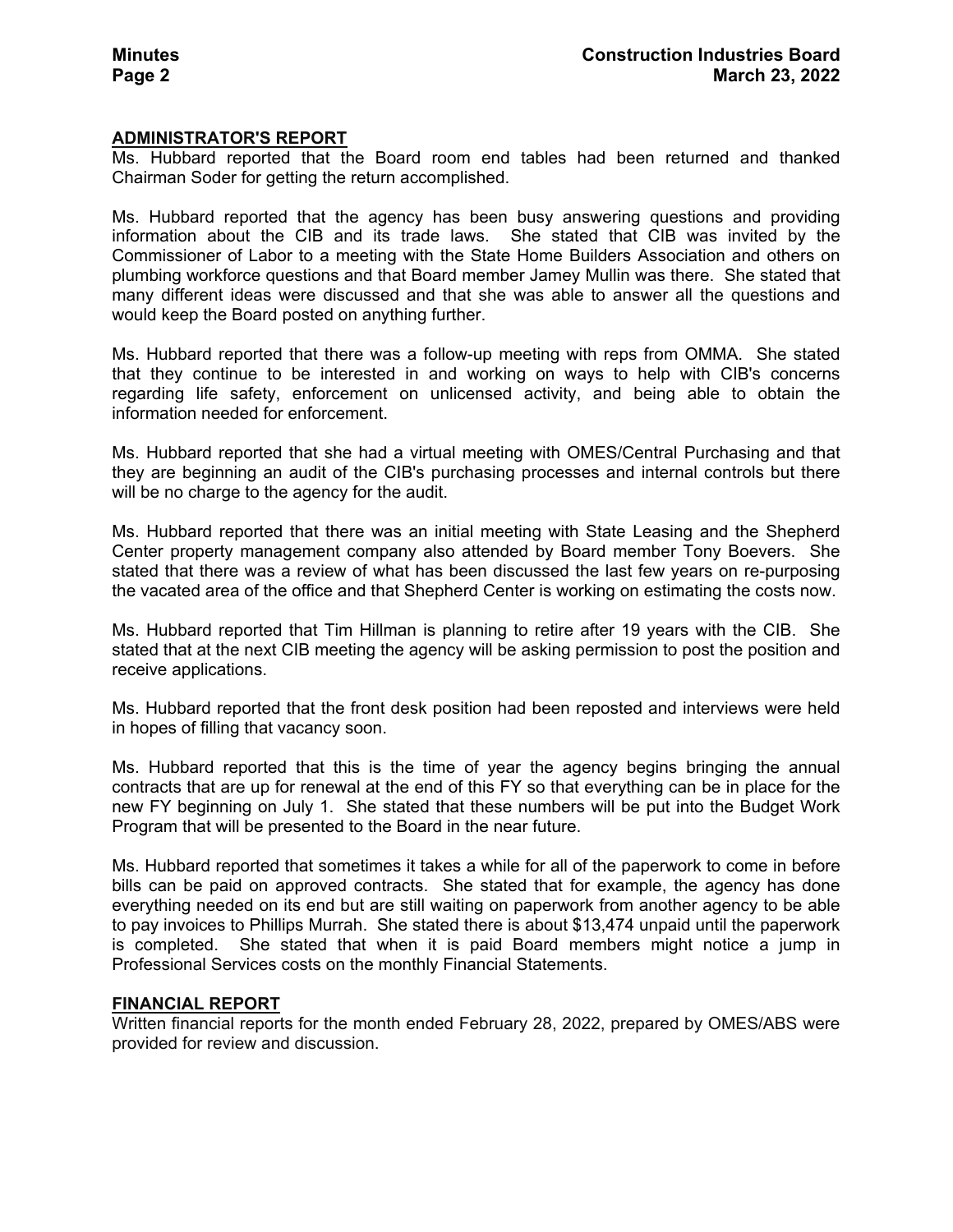## **PUBLIC RELATIONS REPORT**

#### Workforce Development

Ms. Wojtek reported that the agency is continuing to move forward with the first Inter-Agency Agreement with Career Tech. She stated that they are working on filming the Mechanical video, and that this month they filmed at the Moore Norman Career Tech, where Gary Kirk was able to join them and also filmed with a contractor here in OKC. She stated that they were able to get some really great footage to use. Ms. Wojtek showed a short clip of the video but stated that it was just the beginning and that the full video would be approximately 10 minutes.

Ms. Wojtek reported that a member of the field staff was helping her out today by presenting to the Central Tech Center at the Sapulpa's Principal/Counselor Luncheon, and that this is the school that just started a plumbing program.

Ms. Wojtek reported that she met with a few industry groups on Workforce Development so that they can increase collaboration and the sharing of information for recruiting into the industries.

#### Communications & Outreach

Ms. Wojtek reported that she is continuing to provide CIB information when requested about the trades and the industry to various industry groups and the public.

Ms. Wojtek reported that the active users for the website for the last month was 11,868. She stated that these users had over 48,000 page views. She stated that in continuing to dig into the analytics she was researching the demographics of CIB's website users and that this month 60.8% were males and 39.2% were females, and the largest age group being between 35-44 years old at 25.65%.

Ms. Wojtek reported that all of the social media followings have increased since the last meeting and that Facebook specifically increased by over 100 in this short time. She stated that email subscribers are currently at 8,603, up over 300 from the last meeting.

Ms. Wojtek reported that an email was sent out to all subscribers last month to let them know about the new license and registration opportunities, namely the electrical intern and the residential plumber.

Ms. Wojtek reported that she has continued researching and producing infographics, memes and artwork to assist in the agency's communications plan and thanked Board members who like and share posts.

#### Legislative Update

Ms. Wojtek reported that the Legislature convened on February 7.

Ms. Wojtek reported that the session started with just under 2,300 new bills filled for this year and reminded the Board that this is the  $2<sup>nd</sup>$  year of a 2 year session, so any bill that is still "alive" from last year, can still be passed this year as long as it has met whatever deadline it is at.

Ms. Wojtek reported that a few bills that were filed that could have affected the CIB, but failed to meet deadline were: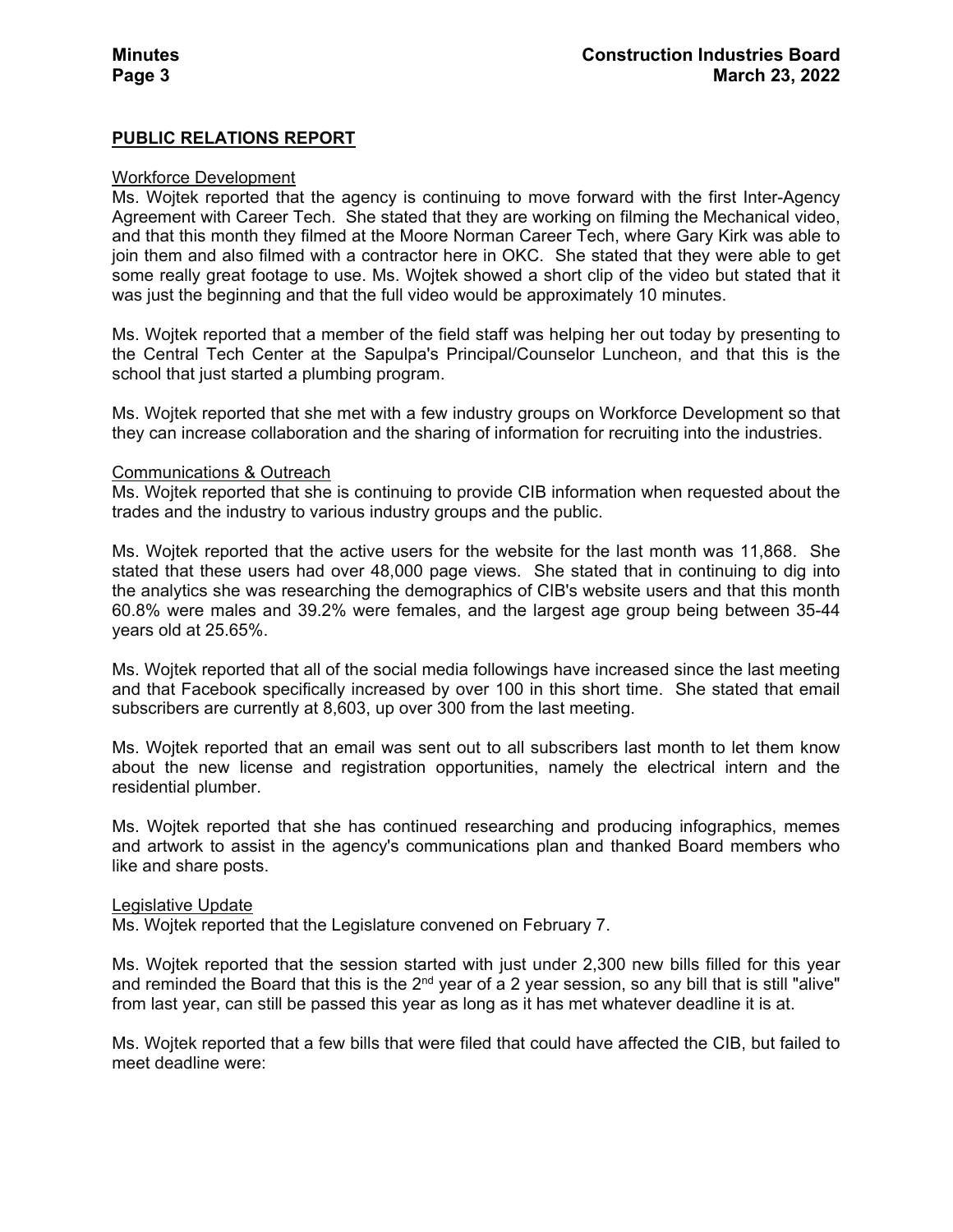- SB 1735 which would have done the same thing, but specifically for Mechanical Contractors.
- SB 1752 would have created the Real Estate Owner's Rights Act, which made it to where persons (or relatives or employees) would not need a license to work on property they owned.
- SB 1759 would have repealed the Roofing Contractor Registration Act.

Ms. Wojtek reported that a few bills that are still "alive" and have through tomorrow, which is the next deadline that bills must be heard out of the house of origin, to move to the next step are;

- HB 2007 which would generally reduce the experience required for an individual to sit for certain Mechanical License exams if a contractor signs that the applicant is qualified.
- SB 1750 would allow home inspectors to estimate costs of repairs needed during their inspection.
- HB 4357 and SB 1691 are not the exact same but would allow certain individuals with criminal history to receive a license.
- SB 1549 would require state agencies to conduct an additional audit, this one by a  $3<sup>rd</sup>$ party evaluation of the agencies digital processes, forms, storage, etc. and then implement what the 3<sup>rd</sup> party reports to the legislature.

Ms. Wojtek stated that there are still several bills that would affect workers compensation, construction bidding on public projects, liens, etc. but she is not sure which bills will be moving forward.

Ms. Wojtek stated that the agency has continued to respond to legislative requests and inquiries as requested. She stated that the agency had the opportunity to meet with Representative Stinson who had questions, and is wanting to work towards incentivizing companies to hire apprentices. She stated that the meeting went really well and was excited the agency was invited to be part of this preliminary discussion on various ideas.

# **MECHANICAL DIVISION REPORT**

The Board was provided a written report on field contacts, citations, complaints, renewals, and applications received and new licenses processed during the month of February. Mr. Kirk reported on activities of the Mechanical Division since the last Board meeting.

# **ELECTRICAL DIVISION REPORT**

The Board was provided a written report on field contacts, citations, complaints, renewals, and applications received and new licenses processed during the month of February. Mr. Morris reported on activities of the Electrical Division since the last Board meeting.

# **PLUMBING DIVISION REPORT**

The Board was provided a written report on field contacts, citations, complaints, renewals, and applications received and new licenses processed during the month of February. Mr. Hager reported on activities of the Plumbing Division since the last Board meeting.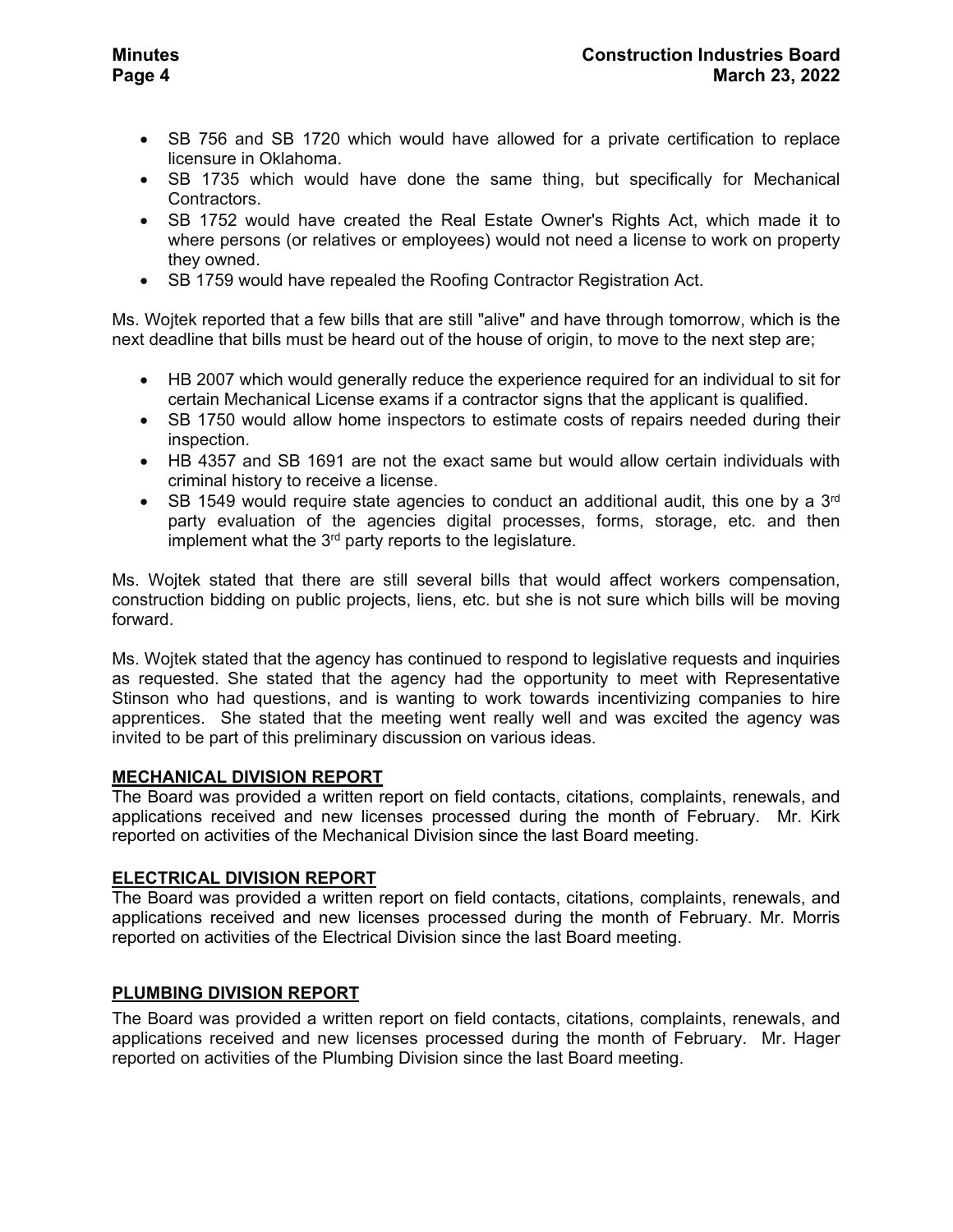Mr. Mullin asked if on the Residential Journeyman Exam Mr. Hager was aware of any place to get the International Residential Code with just plumbing and not the full code with all the trades, because PSI is not allowing use of that book with all of them in there.

Mr. Hager stated it should be the International Residential Code Book that they accept and that is the only way he knows of that the book is available, but that he would check with PSI to make sure they are allowing it in.

Mr. Mullin stated that contractors have also mentioned that it is a problem and that nobody can find the book for it to be an open book exam.

Mr. Hager said he is not aware of the book being broken up any other way and that he would look into it.

### **ROOFING DIVISION REPORT**

The Board was provided a written report on written warnings, citations, complaints, renewals, and applications received and new registrations and endorsements processed during the month of February. Mr. Hager reported on the activities of the Roofing Division since the last Board meeting.

**CONSENT AGENDA FOR UNCONTESTED CITATIONS PAID, HEARING WAIVED -- REVIEW AND POSSIBLE VOTE TO APPROVE ALL FINES, PENALTIES AND FEES ASSESSED AND COLLECTED ON UNCONTESTED MATTERS WHERE ADMINISTRATIVE HEARING WAS WAIVED AND FINES HAVE ALREADY BEEN PAID, AS REFLECTED ON THE MANAGEMENT STATEMENT OF ACTIVITIES BY TRADE REVOLVING FUND.** 

Mr. Dutton stated that this consent agenda item is related to individuals who paid their fine and waived their right to a hearing.

MOTION BY KEITH DEAVER WITH SECOND BY LARRY BUXTON TO APPROVE THE CONSENT AGENDA FOR UNCONTESTED CITATIONS PAID, HEARINGS WAIVED.

#### MOTION PASSED

Voting Aye: Tony Boevers Larry Buxton Keith Deaver Lupe Ibarra Jamey Mullin Scott Soder

Due to action taken on this item, Agenda Items 7(I) and 7(J) were not needed.

## **DISCUSSION AND POSSIBLE VOTE ON THE MINUTES OF THE REGULAR MEETING OF THE CONSTRUCTION INDUSTRIES BOARD HELD JANUARY 26, 2022**

The Board was provided a draft of the Minutes of the Regular Meeting of the CIB held in January.

MOTION BY TONY BOEVERS WITH SECOND BY LUPE IBARRA TO ACCEPT THE JANUARY 26, 2022, BOARD MEETING MINUTES AS PRESENTED.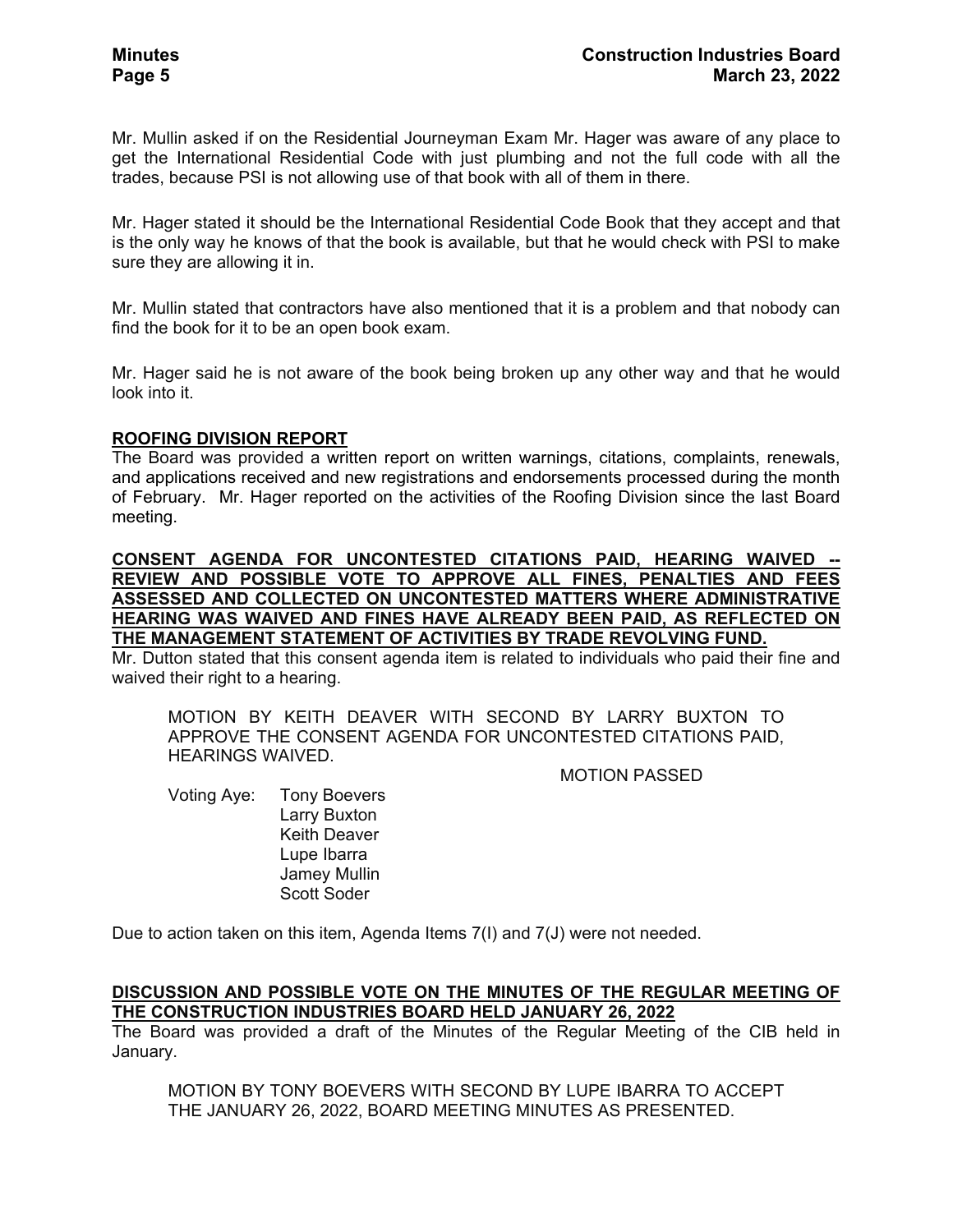MOTION PASSED

Voting Aye: Tony Boevers Larry Buxton Lupe Ibarra Jamey Mullin Scott Soder

Abstaining: Keith Deaver

## **UPDATE ON AWARD OF CONTRACT FOR TESTING SERVICES WITH DISCUSSION AND POSSIBLE VOTE ON CONTRACT DETAILS INCLUDING THE ABILITY TO INCREASE THE NUMBER AND LOCATION OF CURRENT TESTING SITES**

Ms. Hubbard reported she wanted to give an update on the reward of the contract for testing services. She stated that now that the contract has been awarded the agency is clear of the confidentiality requirements of Central Purchasing and she can tell the Board that vendor A is PSI ad that PSI was awarded the testing services contract. She stated that as part of that contract they are willing to increase the testing sites by seven. She stated that there would be a new site in Weatherford, Enid and Ponca City. Then additional sites would be added to OKC and two would be added to Tulsa for a total of twelve sites. She stated that all new sites would comply with the parameters of the existing sites, including the prohibition on conflicts of interest.

Mr. Boevers asked if the addition of the sites is covered under their pricing.

Ms. Hubbard stated that the additional sites are covered under the pricing.

Mr. Ibarra asked how PSI decides which questions to put under the residential plumbing license versus the commercial plumbing license. He stated that the reason he asks is because he has been asking a lot of questions around his part of the world and he does not know a single plumber that has a residential license and he asked why they did not just test for the residential if they are only doing residential and they stated that it is a lot easier to pass the entire license than just half of it.

Ms. Hubbard asked Mr. Hager to explain how the test was developed and the process behind that including who is involved.

Mr. Hager explained that the residential test has only been available since November and that PSI had a pool of questions that were already developed and there is a review committee of 6-7 people including residential contractors, commercial contractors, building inspectors and technical instructors and they all reviewed the questions PSI provided for the exam, and removed a few that were not appropriate for the Oklahoma area or for just the residential exam itself and they made changes and reviewed them all as a group and then submitted their results to the Plumbing Committee.

Mr. Ibarra asked if we have a list of how many Residential licenses versus how many commercial license CIB has?

Mr. Hager said he could get that information for as far as he knows there has not been a residential license issued at this time but that he would verify that.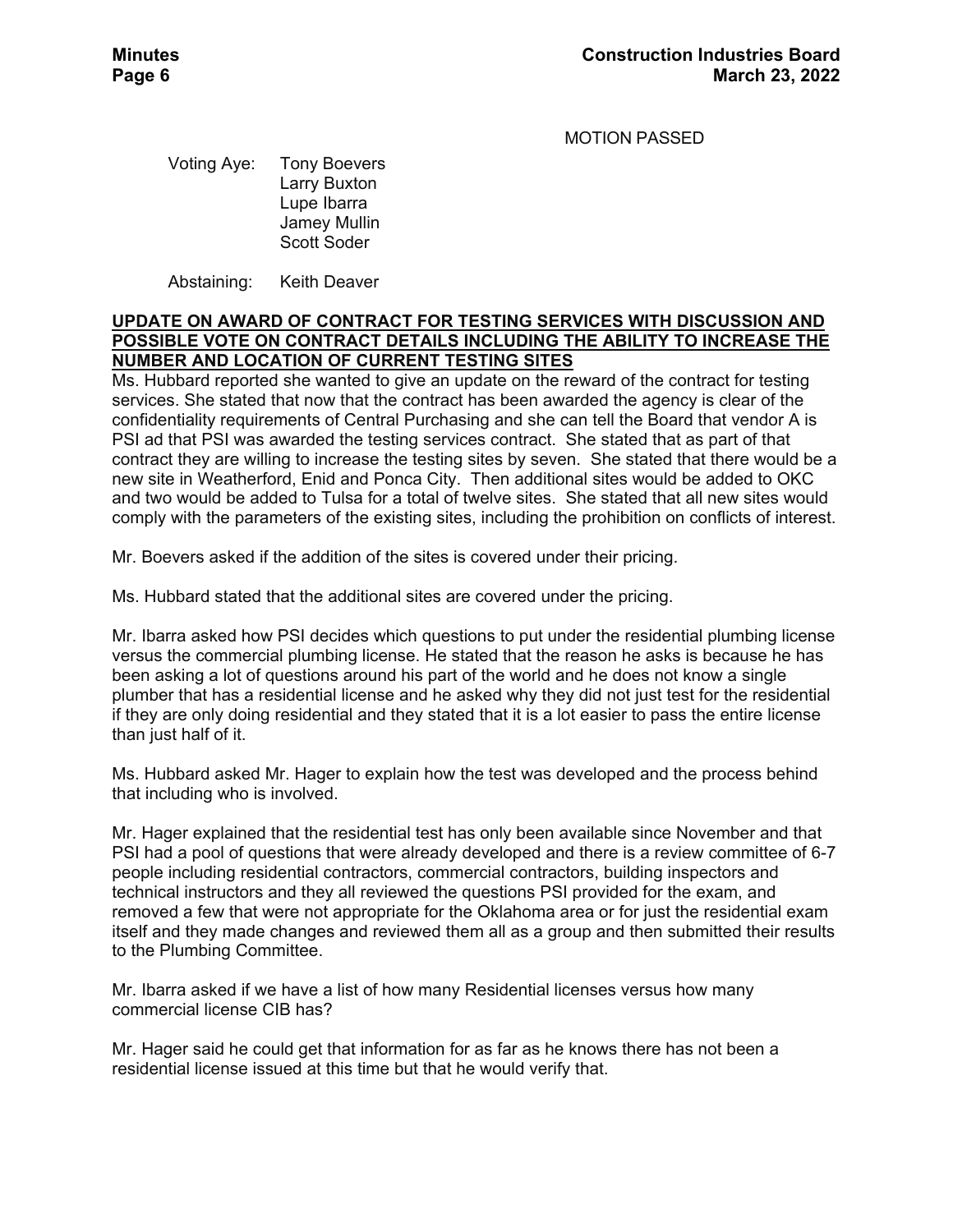Chairman Soder stated that he believes this line of questioning should have been handled under division reports and not this item.

Mr. Mullin stated that he had asked a couple of meetings ago that the information be provided in the plumbing report and it was not in his materials that he received.

Mr. Soder stated again that this is something that should be addressed in the plumbing report and not in the item related to the expansion of testing sites.

MOTION BY TONY BOEVERS WITH SECOND BY LUPE IBARRA TO APPROVE THE SEVEN ADDITIONAL TESTING SITES PROVIDED BY PSI AS DESCRIBED IN THE CONTRACT DOCUMENTS.

MOTION PASSED

Voting Aye: Tony Boevers Larry Buxton Keith Deaver Lupe Ibarra Jamey Mullin Scott Soder

### **DISCUSSION WITH POSSIBLE VOTE ON RENEWAL OF THE FOLLOWING CONTRACTS FOR FY 23:**

### **i. Phillips Murrah**

Ms. Nunnery stated that there would be no change in the cost of the contract with Phillips Murrah for FY 23.

MOTION BY KEITH DEAVER WITH SECOND BY JAMEY MULLIN TO RENEW THE CONTRACT WITH PHILLIPS MURRAH AT THE SAME COST AS FY 22

MOTION PASSED

Voting Aye: Tony Boevers Larry Buxton Keith Deaver Lupe Ibarra Jamey Mullin Scott Soder

### **ii. Michael Mitchelson**

Ms. Nunnery stated that the agency is requesting to continue the contract with Mr. Mitchelson at the current rate.

MOTION BY TONY BOEVERS WITH SECOND BY LUPE IBARRA TO RENEW THE CONTRACT FOR ALJ SERVICES WITH MICHAEL MITCHELSON THE SAME RATE AS FY 22

MOTION PASSED

Voting Aye: Tony Boevers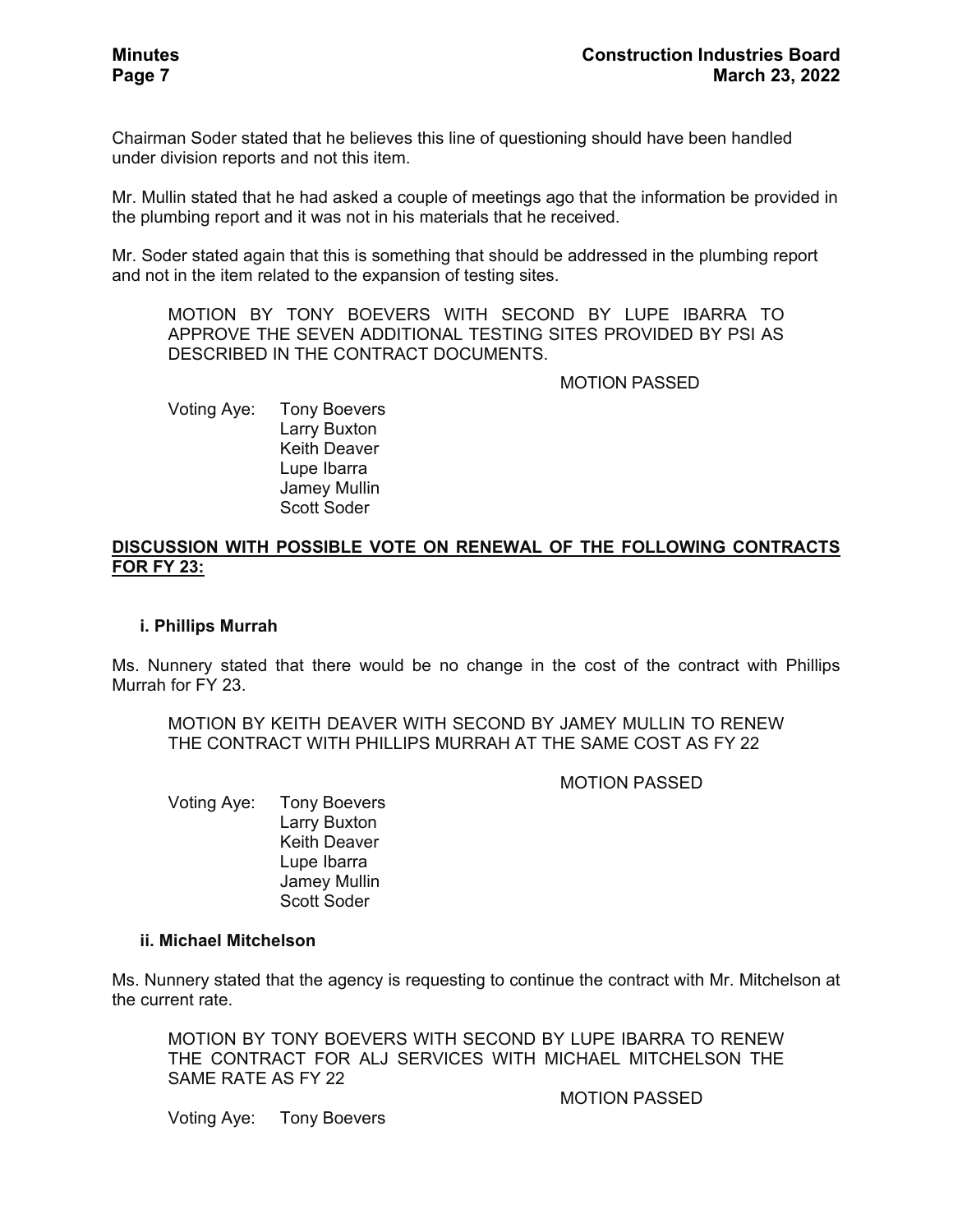Larry Buxton Keith Deaver Lupe Ibarra Jamey Mullin Scott Soder

## **iii. James A. Slayton PC**

Ms. Nunnery stated that the agency is requesting to continue the contract with Mr. Slayton at the current rate.

MOTION BY LUPE IBARRA WITH SECOND BY LARRY BUXTON TO RENEW THE CONTRACT FOR ALJ SERVICES WITH JAMES A. SLAYTON PC FOR THE SAME RATE AS FY 22

MOTION PASSED

Voting Aye: Tony Boevers Larry Buxton Keith Deaver Lupe Ibarra Jamey Mullin Scott Soder

## **iv. OMES – Risk Management Divison**

Ms. Nunnery stated that OMES Risk Management Division provides CIB's workers' compensation insurance. She stated that the agency was requesting to renew at the current cost and would come back to the Board if they were notified by OMES Risk Management of an increase.

MOTION BY KEITH DEAVER WITH SECOND BY LUPE IBARRA TO RENEW THE CONTRACT WITH OMES RISK MANAGEMENT DIVISION FOR WORKERS COMPENSATION INSURANCE FOR THE SAME RATE AS FY 22

MOTION PASSED

Voting Aye: Tony Boevers Larry Buxton Keith Deaver Lupe Ibarra Jamey Mullin Scott Soder

# **v. OMES – Interagency Mail**

Ms. Nunnery stated that OMES Interagency Mail Services provides postage and mail handling services for CIB. She stated that there would be no change in the cost of services for FY 23. She stated that if the agency is notified of an increase, it will be brought before the Board.

MOTION BY LARRY BUXTON WITH SECOND BY KEITH DEAVER TO RENEW THE CONTRACT WITH OMES INTERAGENCY MAIL SERVICES FOR THE SAME RATE AS FY 22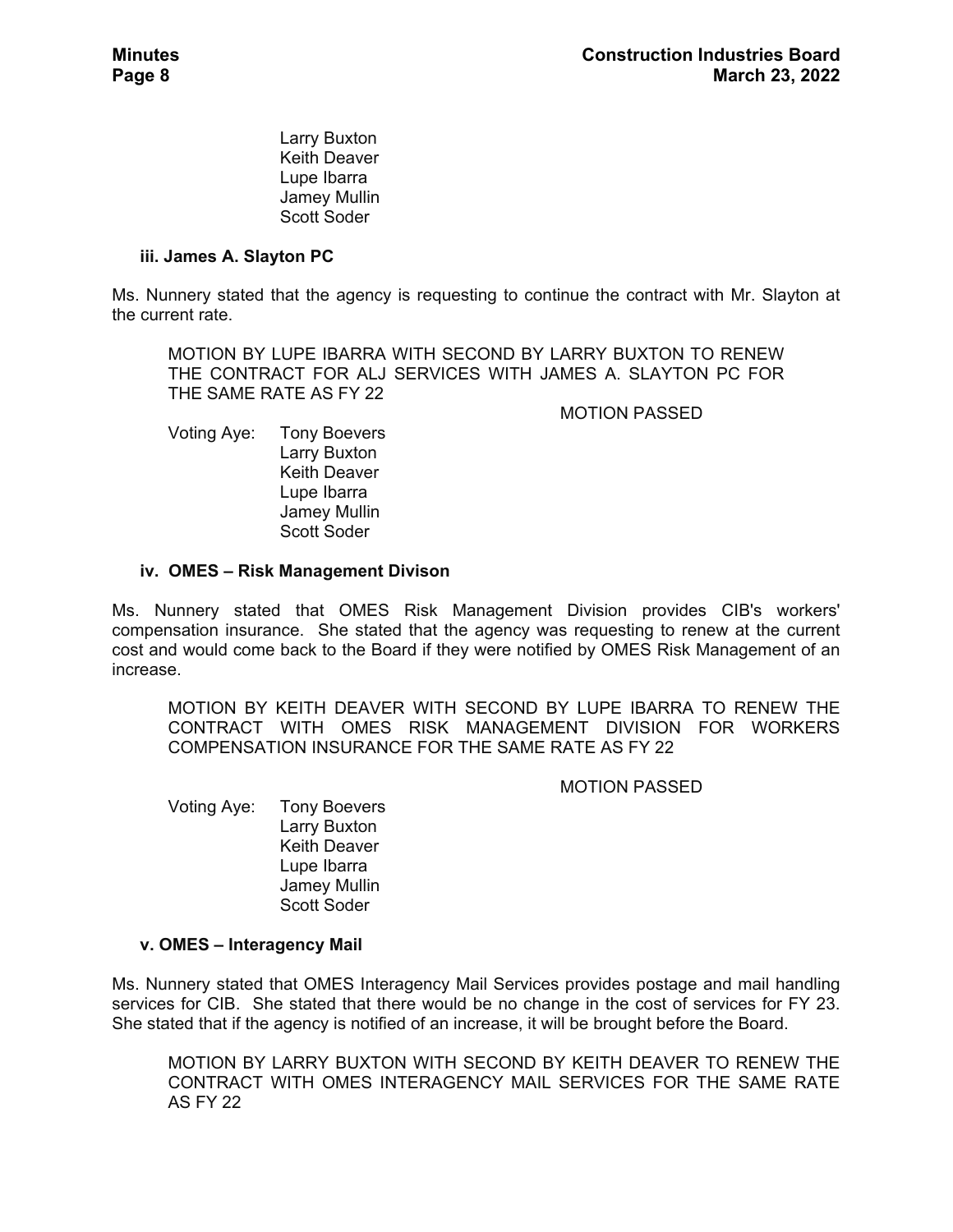MOTION PASSED

Voting Aye: Tony Boevers Larry Buxton Keith Deaver Lupe Ibarra Jamey Mullin Scott Soder

### **vi. Security Services**

Ms. Nunnery stated that Oklahoma City Police Department is willing to continue working as security services for the CIB for hearings and meetings, and that the rate for FY23 would remain the same as FY22.

MOTION BY TONY BOEVERS WITH SECOND BY KEITH DEAVER TO RENEW CONTRACT WITH OKLAHOMA CITY POLICE DEPARTMENT FOR SECURITY SERVICES FOR THE SAME RATE AS FY 22

MOTION PASSED

Voting Aye: Tony Boevers Larry Buxton Keith Deaver Lupe Ibarra Jamey Mullin Scott Soder

**vii. For information purposes only - the OMES Master Service Agreement ("MSA") for ongoing state services originally approved in January 2017, and is a continuing agreement. When requested changes would be over the estimated cost reflected in FY 21 Budget Work Program, they will be brought to the Board upon notification of change. The MSA includes: Agency Business Services Division – Shared Financial Services, Human Capital Management Division – Shared Payroll Services, and Information Services Division – Shared IT Services.** 

Ms. Nunnery reported that the OMES Master Service Agreement as originally approved in January 2017, is a continuing agreement between CIB and OMES. CIB has received no notice of a price change, and OMES is required to provide CIB 30 days' notice for any price increases or changes. She stated when any changes are made to the MSA that would be over the estimated cost reflected in FY 23 Budget Work Program; those changes would be presented to the Board upon notification of change.

### **ADJOURNMENT**

MOTION BY JAMEY MULLIN WITH SECOND BY KEITH DEAVER TO ADJOURN THE MEETING.

MOTION PASSED

Voting Aye: Tony Boevers Larry Buxton Keith Deaver Lupe Ibarra